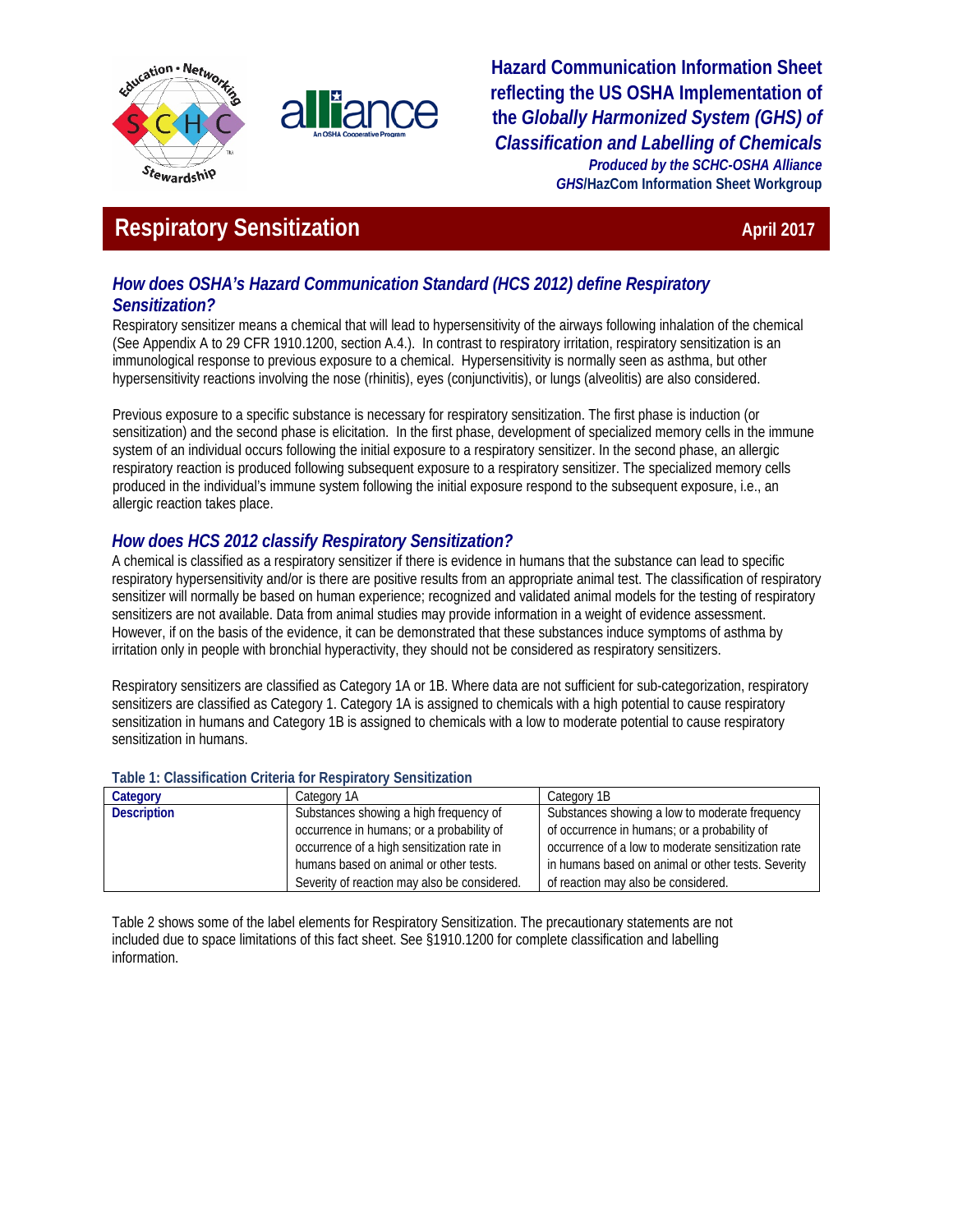**Table 2: Hazard Communication Label Elements for Respiratory Sensitization**

| Category                | 1 (including both sub-categories 1A and 1B)                                |  |
|-------------------------|----------------------------------------------------------------------------|--|
| Pictogram               |                                                                            |  |
| <b>Signal Word</b>      | Danger                                                                     |  |
| <b>Hazard Statement</b> | May cause allergy or asthma symptoms or breathing difficulties if inhaled. |  |

### *Important considerations in classifying a substance as a Respiratory Sensitizer:*

When considering human evidence, it is necessary that the size of the population exposed and the extent of exposure be taken into consideration. Human evidence includes:

- Clinical history and data from appropriate lung function tests confirmed by:
	- o *in* vivo testing (skin prick test); or
	- o *in vitro* testing (serological analysis); or
	- studies that may indicate other specific hypersensitivity reactions where immunological mechanisms of action have not been proven (repeated low-level irritation, pharmacologically mediated effects); or
	- o A chemical structure related to chemicals known to cause respiratory hypersensitivity.
- Data from positive bronchial challenge tests with the substance conducted according to accepted guidelines for the determination of a specific hypersensitivity reaction.

Data from appropriate animal studies includes information which may indicate the potential of a chemical to cause sensitization by inhalation in humans. As stated above, recognized and validated animal models to predict the potential for a chemical to induce respiratory sensitization are not available. Animal evidence includes:

- Measurements of Immunoglobulin E (IgE) and other specific immunological parameters in animals
- Specific pulmonary response in quinea pigs.

### *How is classification applied to mixtures?*

- 1. Classify based on reliable and good quality evidence on the mixture itself.<br>2. Class bridging principles (dilution, batching, concentration, interpolation, and
- Use bridging principles (dilution, batching, concentration, interpolation, and substantially similar mixtures and aerosols). See Section A.0.5 of Appendix A to 1910.1200 Health Hazard Criteria for detailed guidance: [\(http://www.osha.gov/dsg/hazcom/appendix\\_a.pdf\)](http://www.osha.gov/dsg/hazcom/appendix_a.pdf).
- 3. Classify based on cut-off values/concentration limits of the ingredients in a mixture (Table 3).

| Table 3: Cut-off values/concentration limits triggering classification of mixtures (this table will need to be |  |
|----------------------------------------------------------------------------------------------------------------|--|
| adjusted based on the category):                                                                               |  |

| Ingredient Classified as:         | Cut-off/concentration limits triggering classification of a mixture as: |              |  |
|-----------------------------------|-------------------------------------------------------------------------|--------------|--|
|                                   | Solid/Liquid                                                            | Gas          |  |
| Category 1 Classification         | $\geq 0.1\%$                                                            | $\geq 0.1\%$ |  |
| <b>Category 1A Classification</b> | $\geq 0.1\%$                                                            | $\geq 0.1\%$ |  |
| <b>Category 1B Classification</b> | $\geq 1.0\%$                                                            | $\geq 0.2\%$ |  |

### *To learn more…*

- **OSHA: Hazard Communication:**[. https://www.osha.gov/dsg/hazcom/index.html](https://www.osha.gov/dsg/hazcom/index.html) HCS 2012.
- **SCHCsite:**<http://www.schc.org/osha-alliance>

The information contained in this sheet is believed to accurately represent current OSHA HCS requirements. However, *SCHC cannot guarantee the accuracy or completeness of this information. Users are responsible for determining the suitability and appropriateness of these materials for any particular application.*

*Through the OSHA and SCHC Alliance, SCHC developed this sheet for informational purposes only. It does not necessarily reflect the official views of OSHA or the U.S. Department of Labor.*